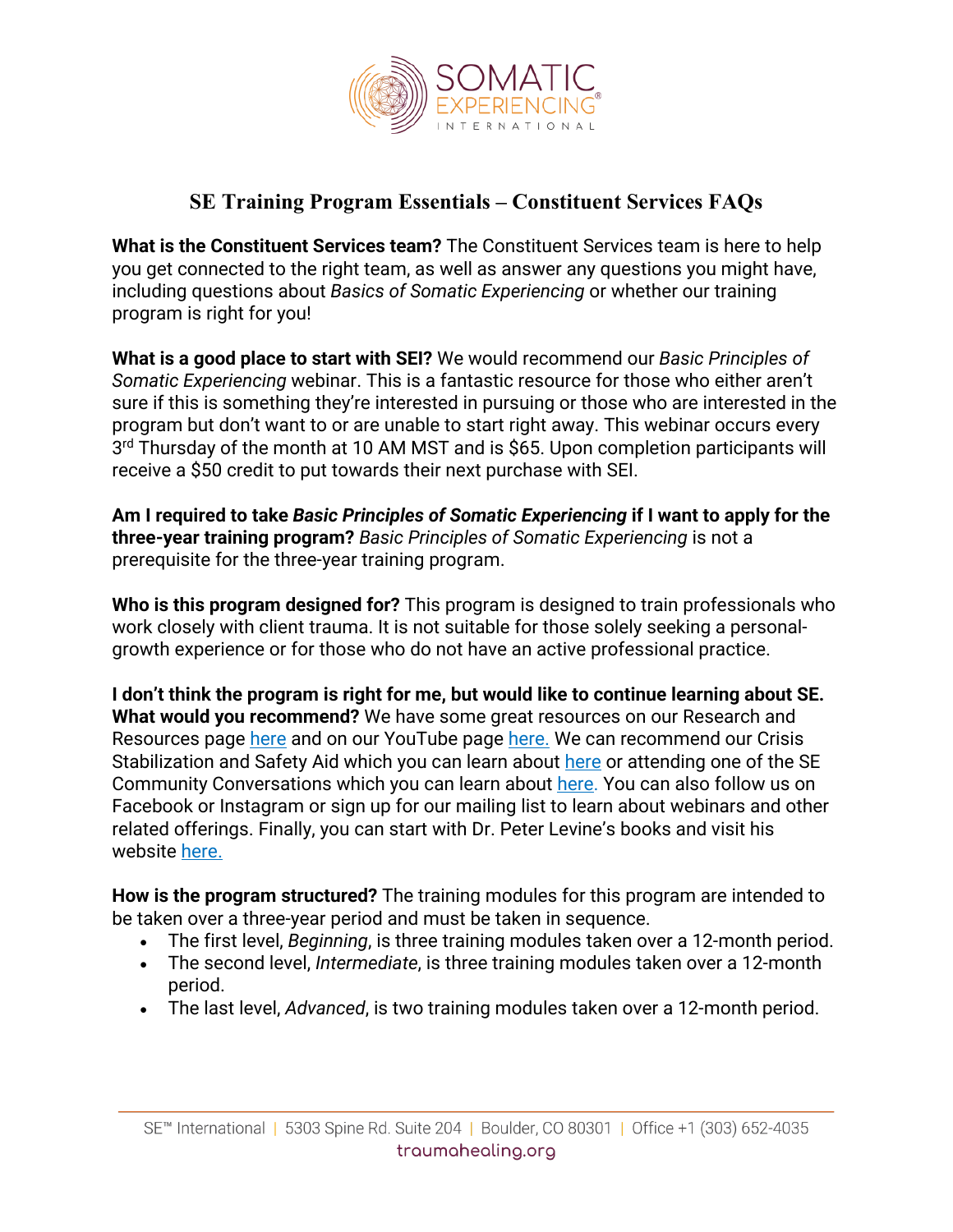Each training module is approximately  $4 - 6$  days long over a weekend. These agendas and dates are established by individual coordinators and instructors. Group case consults, individual consults, and personal sessions are taken in between these modules. You can view a Session Log for details on those requirements.

You must have a **minimum 2 months and no more than 24 months** between each training module. For example, if you take Beginning I in January, you can take Beginning II in April. This will be the pacing for your training. Please keep in mind that training modules may be structured differently in countries outside of the USA, and international students should contact their respective international organizers with questions.

**What is the curriculum?** You can see a more detailed description of the curriculum on our website [here.](https://traumahealing.org/professional-training/) It lists what is discussed in each training level. International programs follow the same curriculum, but module lengths may differ by country.

**Are there differences between instructors' training styles?** Yes, the instructors are allowed to structure their training in any way that works best for them as long as they ensure all the content for the particular module is contained in the training. To read more about our instructors, click [here.](https://traumahealing.org/faculty/)

**Do I qualify based on my professional certification?** We list those professions that we admit into our training program on the Prospective Students page [here.](https://traumahealing.org/prospective-students/) We typically approve those who work in mental health, medical professionals (including alternative medicine), and body workers into the program. If you do not feel you fall under one of those qualifiers, we do also admit under the 'other' category – this might include certified coaches, first responders, educators, etc. who work with individuals who might be suffering from trauma**. Please note that unless you are in a master's program (clinical internship), it is required to have a relevant certificate or licensure to practice SE under.** SE is not a stand-alone modality. Our applications are reviewed on a case-bycase basis, so we do encourage individuals to apply to the program if you fall under one of the categories in our Admissions Standards. The application is free to submit and typically takes about 20 minutes to complete.

**How do you define an active clientele?** We define an active clientele as a collective of recipients that receive your services of your certified healing arts profession. Applicant must have an existing and active clientele base to work with throughout the three years of the training program. This is to ensure an integrated training process with you and your clients.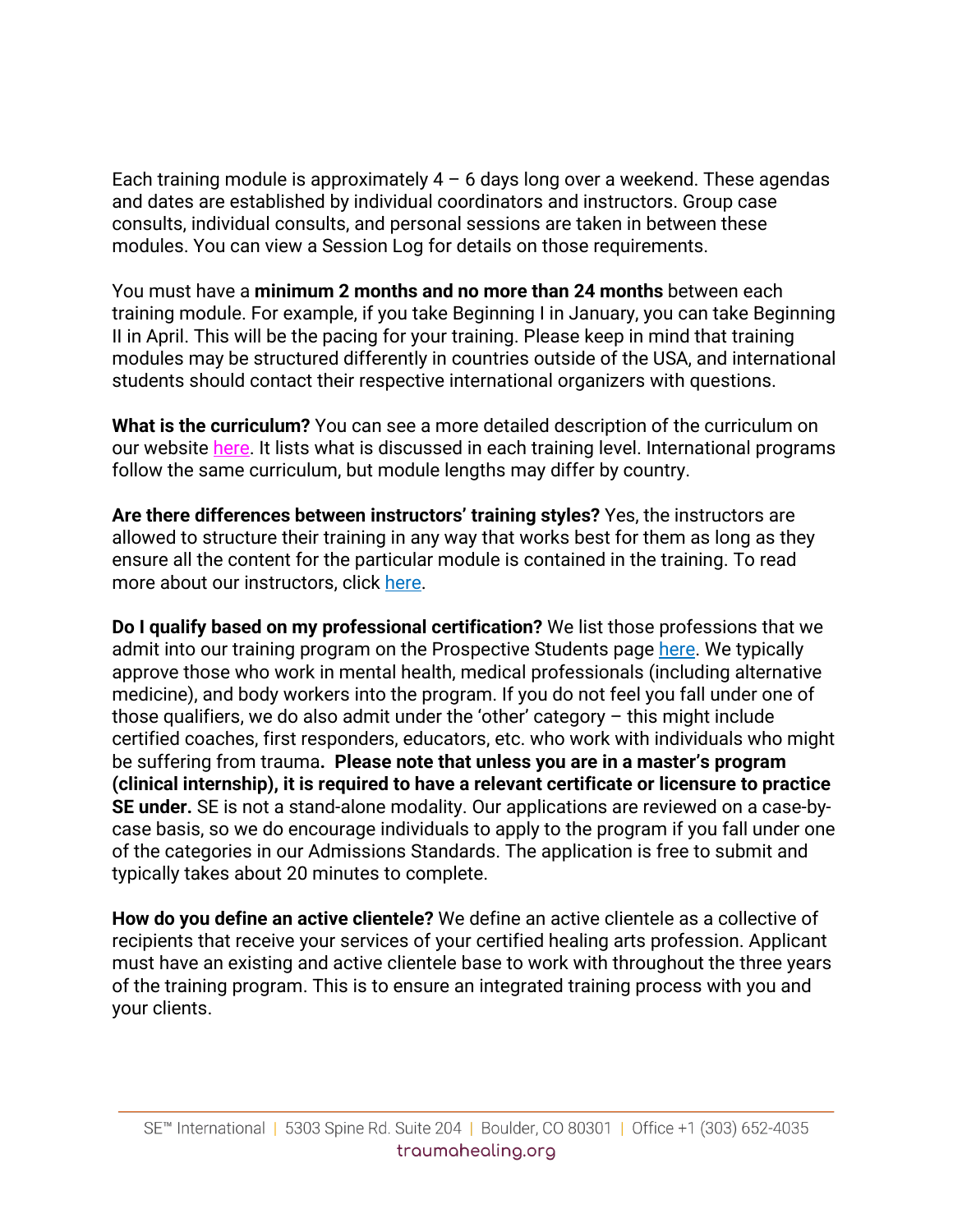**How does the cohort work?** Our cohorts are grouped around locations, these terms (cohort and location) may be used synonymously during your journey with us. The cohorts allow each group of students to move through the first two levels (Beginning and Intermediate) together, while our Advanced levels are held regionally. You can register for those based on what works best for you rather than based on your original cohort.

**Can I switch into a different cohort if one becomes available closer to me?** Yes! While we do highly encourage everyone to remain in their original cohort whenever possible, we understand things happen and circumstances change. You are allowed to transfer cohorts up to two times during the first two levels in the program.

- If you have not yet paid or registered for a Beginning I module: You will need to notify the admissions team via the [admissions@traumahealing.org](mailto:admissions@traumahealing.org) email address.
- If you have paid or registered for a Beginning I module: We will require you to get permission from both your current instructor and the instructor you are interested in joining (this typically is not an issue), as well as a transfer request form. There is also a \$50 fee when transferring. If you are trying to transfer during your Advanced level training, you do not need to receive permission to transfer, the only requirement would be the transfer request form. This form will be found [here](https://traumahealing.org/student-forms/) on the Student Forms page of our website.

**How do I find cohorts and training modules?** You can find training modules on our Training and Event Calendar [here.](https://traumahealing.org/training-event-search/) You can filter the calendar based on Type of Training (left-hand dropdown) and Location (right-hand dropdown). We highly recommend filtering the calendar so that you do not have to look at locations that may not apply. Once we have the dates confirmed with our coordinators, we will then post them on our calendar as well as add them to our email newsletter.

**How do I find specific information about a cohort?** On the Training and Event Calendar you will be able to look through the available listings to find one that will work best for you. Under each listing, there will be a "register" button along with an "Event Summary" button, which will bring you to the event summary page and will detail whether a training is online (via Zoom) or in-person, the staff leading the module, the agenda, any travel and lodging information, as well as the COVID policies in place. You can either register on the event summary page or by clicking the "register" button.

**What if I can't find a cohort/location that works for me?** Due to the pandemic, most of our in-person cohorts are registered for specified locations but are still conducted via Zoom. Once we can open these trainings to in-person, you will already be assigned to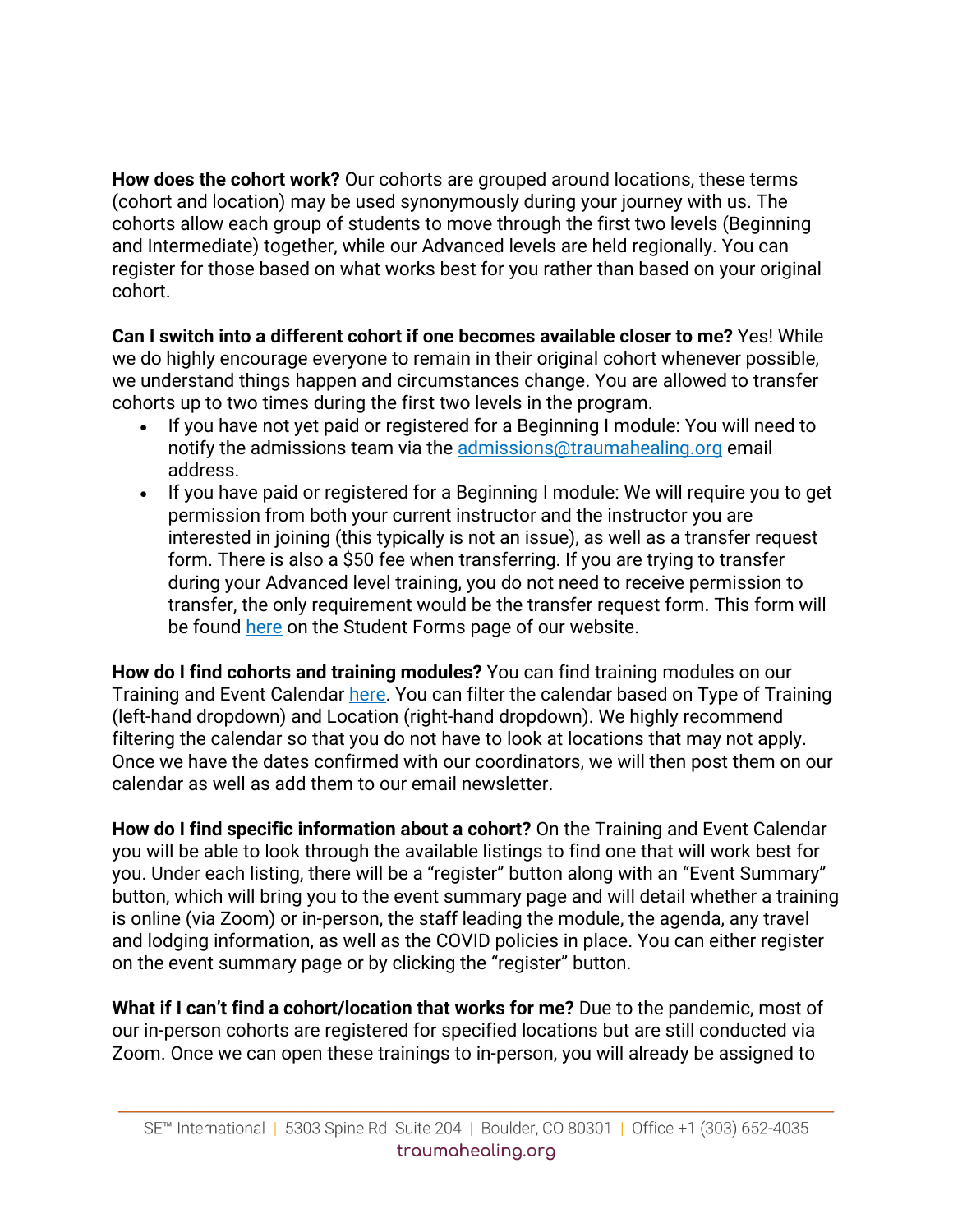that location. Some locations have decided to stay online over Zoom for the first six modules of the training. These might be good options to explore. Also, any cohort that has "online" in the title is built with the intention of being conducted online for the first six modules as well. Please note if you join an online cohort for your Advanced level, especially the Advanced II training module, it will be conducted in-person and will require travel. If those options don't work, your acceptance is good for five years so you may wait until another cohort begins closer to you. You can also join the mailing list to receive updates on cohorts in your area.

**What can I expect when training over Zoom?** Students can expect to have demonstrations and guided practices fulfilled over Zoom to the best of faculty's ability given the conditions of the pandemic. The Group Case Consultations, Individual Case Consultation and personal sessions are designed to offer further support in the integration of said instruction. Please know that we are working towards getting this training program back to the in-person format it originally came as, once the pandemic subsides.

**What is the cost?** Our current prices are \$980 each for Beginning I, II, III and Intermediate I, II, III training modules with a \$50 increase 30 days prior to the start date of the training module, and \$1425 each for Advanced I, II training modules with a \$50 price increase prior to the start date of the training module. We only require that you pay for the training module for which you are currently registering.

**Are there scholarship options?** Yes, we do have scholarship options that are available based on need at a 25%, 33%, and 50% discount. You can find the scholarship application and more details on what you need for the application [here.](https://traumahealing.org/tuition-and-support/)

**Are there different payment options?** Yes, we do offer payment plans for our training modules. They are seven-month payment plans which are paid on the 15th of each month. You can have three payment plans running simultaneously. There is no minimum monthly payment amount.

**What do I receive at the end of the three-year training program?** At the end of the threeyear training program, you will have the opportunity to submit to receive your Somatic Experiencing Practitioner certificate. This includes submitting your extra requirements along with a cover page which will then result in you receiving your certificate.

**Should I apply or register first?** Before you can register to the program, you need to apply and get approved. There is no cost for applying and you are under no obligation to participate upon your acceptance. Apply for our program [here.](http://www.cvent.com/surveys/Welcome.aspx?s=b0253a2a-b706-4599-9288-972daa3a5f5a)